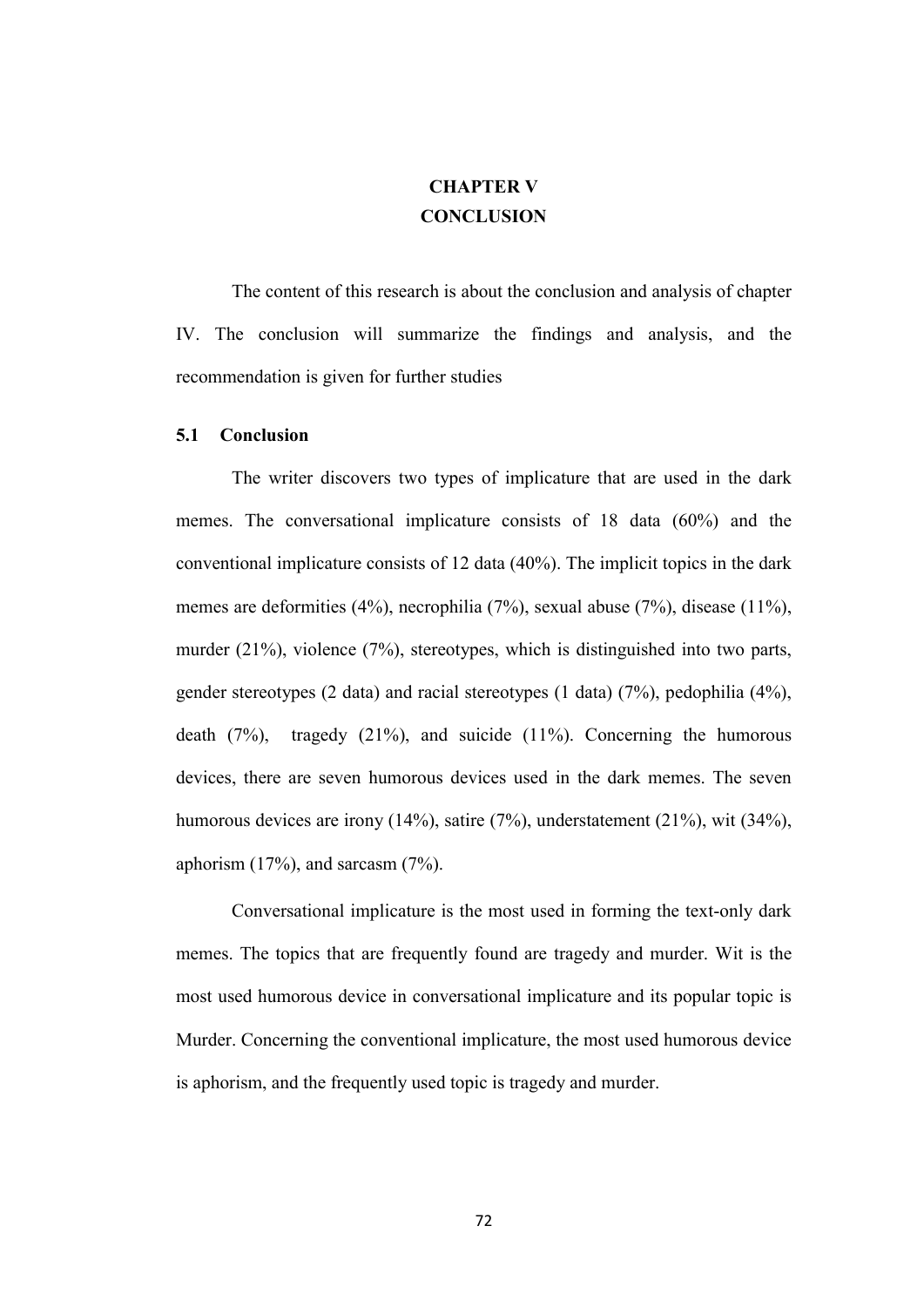## **5.2 Recommendation**

The memes, indeed, are always changed over time since memes have many forms and most of them follow the trending topics that are currently being discussed by society. The characteristics make memes interesting. Further studies about dark memes from another point of view need to be conducted. For example, analyzing dark memes from the perspective of sociolinguistics to see the sociolinguistic background of dark memes. In the field of pragmatics, other genres of memes would be an interesting study to explore. The result of the research on memes would give benefit to mass media.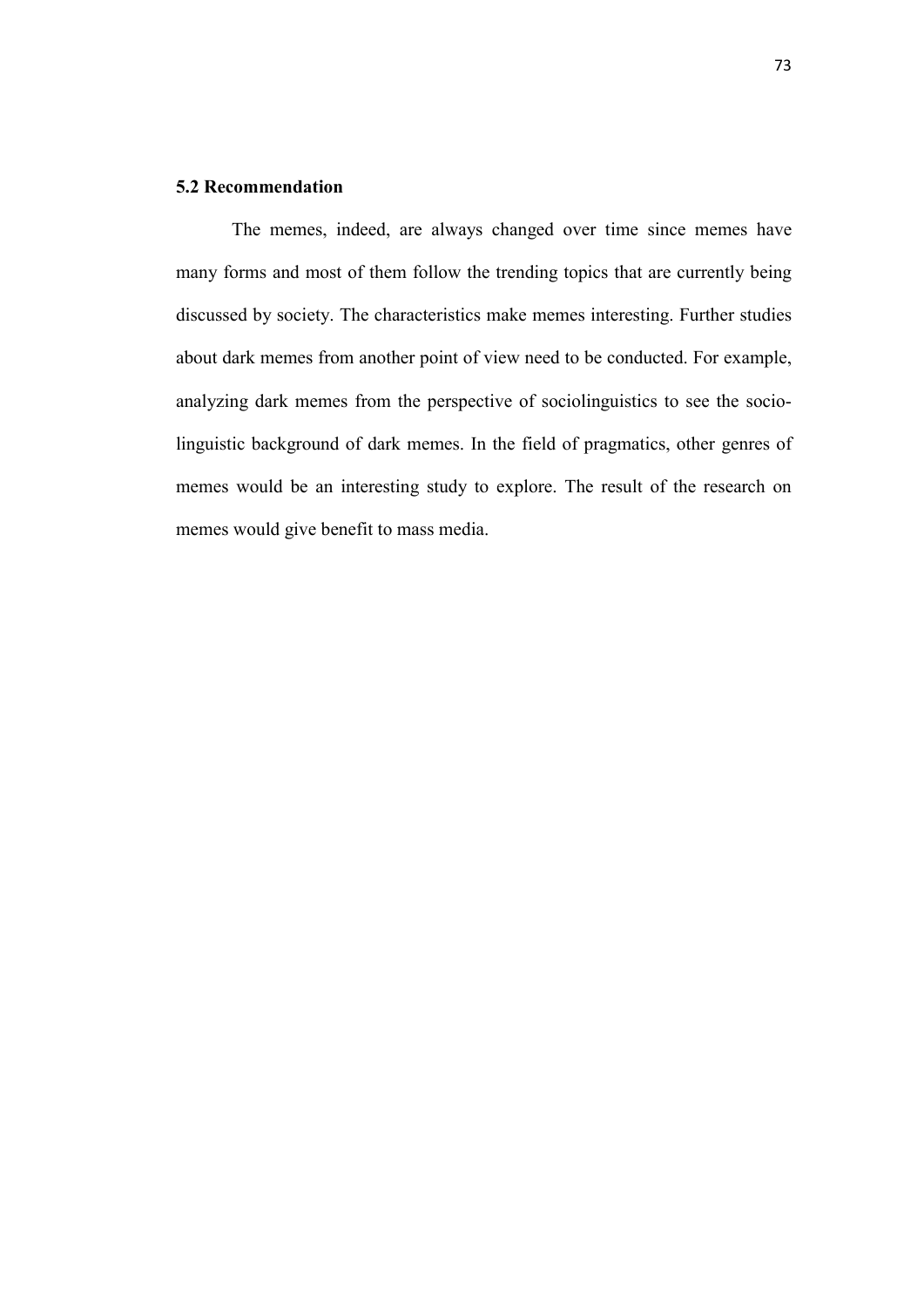## **BIBLIOGRAPHY**

- Abbas, N. F., & Ibraheem, S. D. (2015). A Pragmatic Study of Humor. *Advances in Language and Literary Studies*, *7*(1). https://doi.org/10.7575/aiac.alls.v.7n.1p.80
- Andersson, L., & Rosén, I. (2013). *Dark humour and its use in advertising: perceptions of generation Y*. *2013*-*05*-*17.*
- Berger, A. A. (1997). *The Art of Comedy Writing*. New Brunswick: Transaction Publishers.
- Blackmore, S. (1999). *The Meme Machine*. United States of America: Oxford University Press.
- Brodie, R. (2009). *Virus of The Mind*. United Kingdom: Hay House.
- Chandler, R. C. (2008). *Meme World Syndrome: A Critical Discourse Analysis Of The First World Problems And Third World Success Internet Memes*
- Christopher, S. (2015). An introduction to black humour as a coping mechanism for student paramedics. *Journal of Paramedic Practice*, *7*(12), 610–617. https://doi.org/10.12968/jpar.2015.7.12.610
- Creswell, J. W. (2009). *Research Design*. London, United Kingdom: Sage Publications, Inc.
- Dawkins, R. (2006). *The Selfish Gene* (30th anniv). Oxford: Oxford University Press.
- Dynel, M., & Poppi, F. I. M. (2018). In tragoedia risus: Analysis of dark humour in post-terrorist attack discourse. *Discourse and Communication*, *12*(4), 382– 400. https://doi.org/10.1177/1750481318757777
- Gibson, J. M. (2019). *An Introduction to The Psychology of Humor*. New York: Routledge.
- Grice, P. (1989). *Studies in the Way of Words*. United States of America: Harvard Universty Press.
- Helitzer, M., & Shatz, M. (2005). *comedy writing secrets*. Cincinnati, Ohio: Writers Digest Book.
- Huda, M. (2013). *Conversational Implicature Found in Dialogue of Euro Trip Movie Thesis*
- Kroeger, P. R. (2018). *Analyzing meaning: An introduction to semantics and pragmatics*. Berlin: Language Science Press.
- Levinson, Stephen C. (1983). *Pragmatics.* Australia: University of Cambridge
- Luebering, J.E. (2019). Black Humor. [https://www.britannica.com/topic/](https://www.britannica.com/topic/black-humor)black[humo](https://www.britannica.com/topic/black-humor)r (Accessed on 24 September 2020)
- Mandiberg, M. (2012). *The Social Media Reader*. New York: New York University Press.
- Mey, J. L. (2001). *Pragmatics*. USA: Blackwell Publishing.